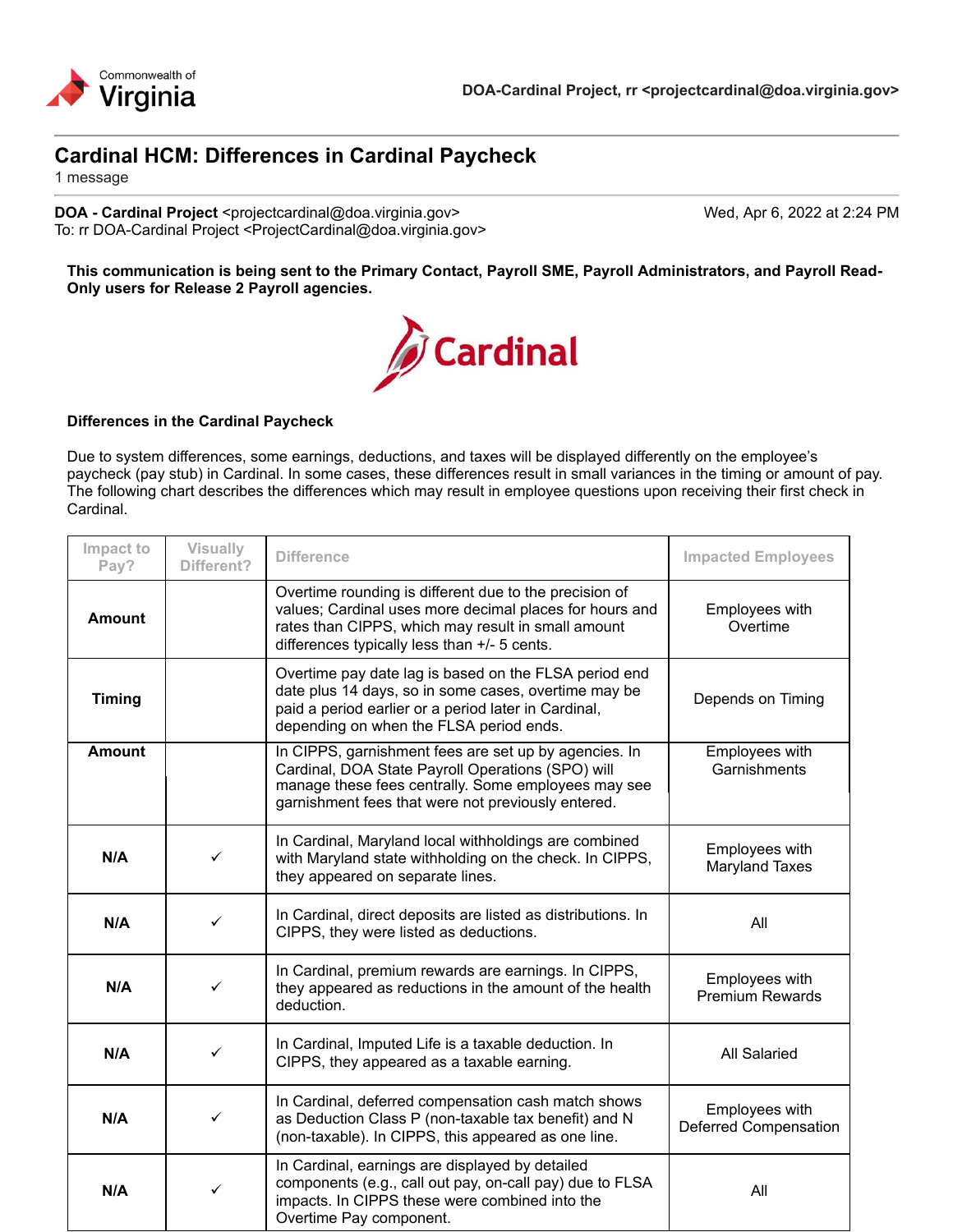Refer to the attached **Understanding Your New Paycheck** document for additional guidance on employee paycheck differences.

If you have any questions related to this information, please submit a help desk ticket to vccc@vita.virginia.gov and include the word "Cardinal Paycheck" in the subject line. Be sure to include your name, email address, and a phone number where you can be reached.

Regards,

The Cardinal HCM Project Team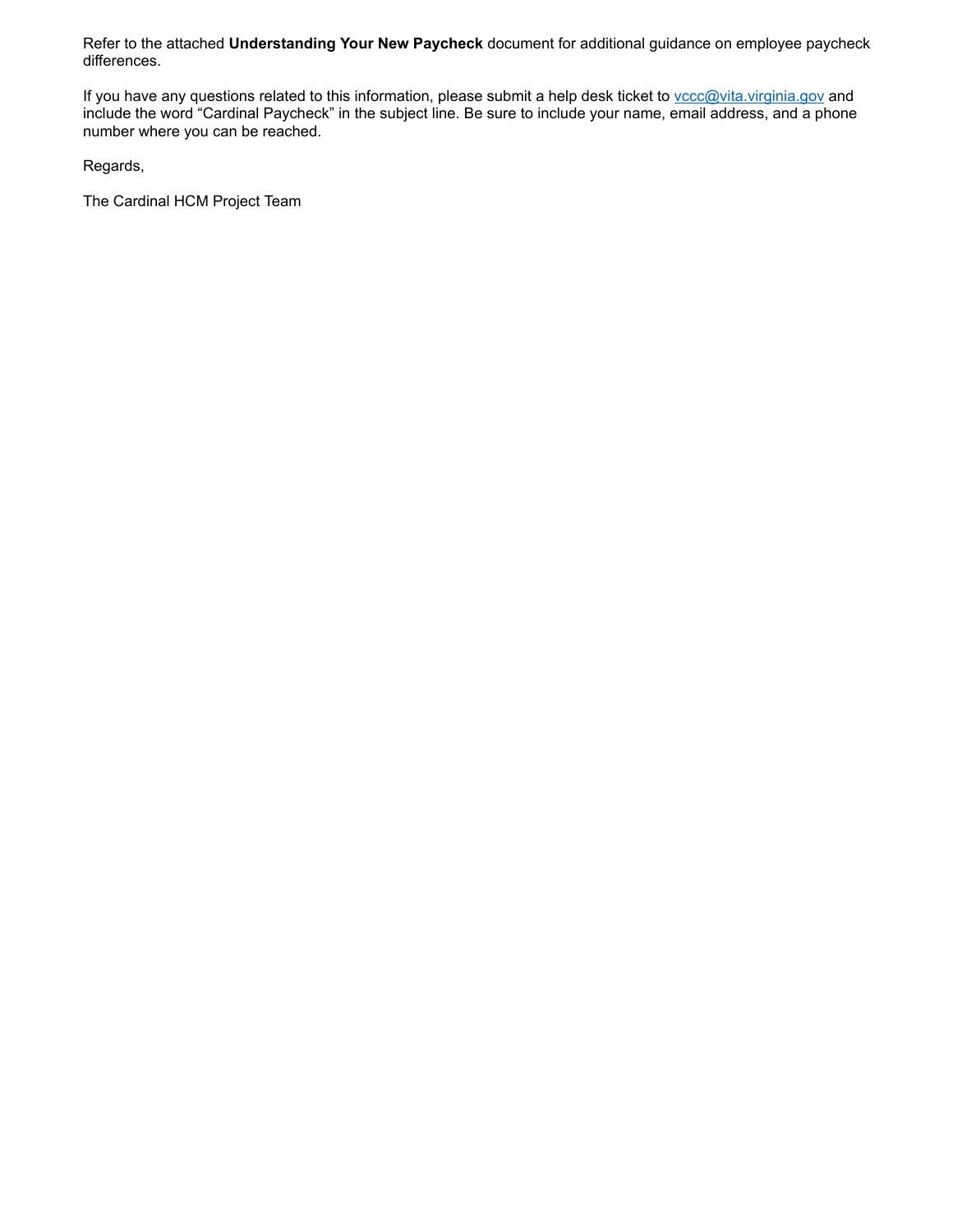

Employee Self-Service (ESS) users will notice some differences when viewing their paycheck (i.e., pay stub) online in Cardinal HCM.

**Note**: For tips on viewing/printing paychecks, see the job aid titled **[ESS: How to View and Print a](https://cardinalproject.virginiainteractive.org/sites/default/files/2021-09/ESS%20How%20to%20View%20and%20Print%20a%20Paycheck_W-2.pdf)  [Paycheck.](https://cardinalproject.virginiainteractive.org/sites/default/files/2021-09/ESS%20How%20to%20View%20and%20Print%20a%20Paycheck_W-2.pdf)** 

#### **Viewing a PDF Paycheck**

In Cardinal HCM, you can select a Paycheck and view the PDF version.

|                                                                                                 |                                                | Pay Group:<br>Pay Begin Date:<br>Pay End Date:                      |                            | 04/25/2020<br>05/09/2020 | SM1-Semimonthly Class (SUNSAT07)              |                     | <b>Business Unit:</b><br>Advice #:<br><b>Advice Date:</b>                           |                                                 |                                        |
|-------------------------------------------------------------------------------------------------|------------------------------------------------|---------------------------------------------------------------------|----------------------------|--------------------------|-----------------------------------------------|---------------------|-------------------------------------------------------------------------------------|-------------------------------------------------|----------------------------------------|
|                                                                                                 |                                                | Employee ID:<br>Department:<br>Location:<br>Job Title:<br>Pay Rate: | . .                        |                          |                                               |                     | <b>TAX DATA:</b><br>Tax Status:<br>Allowances:<br>Addl. Percent:<br>Addl. Amount:   | Federal<br>Married<br>$\mathbf{0}$              | <b>VA</b> State<br>N/A<br>$\mathbf{0}$ |
|                                                                                                 |                                                |                                                                     |                            |                          |                                               |                     |                                                                                     |                                                 |                                        |
|                                                                                                 |                                                | <b>HOURS AND EARNINGS</b>                                           | <b>Current</b>             |                          |                                               | <b>YTD</b>          |                                                                                     | <b>TAXES</b>                                    |                                        |
| <b>Description</b><br>Regular Time - Salaried<br>Premium Reward<br><b>VRS</b> Contribution Base |                                                |                                                                     | <b>Hours</b>               | <b>Earnings</b>          | <b>Hours</b>                                  | <b>Earnings</b>     | <b>Description</b><br>Fed Withholdng<br>Fed MED/EE<br>Fed OASDI/EE<br>VA Withholdng | <b>Current</b>                                  | <b>YTD</b>                             |
| TOTAL:                                                                                          |                                                |                                                                     | 0.00                       |                          |                                               |                     | <b>TOTAL:</b>                                                                       |                                                 |                                        |
|                                                                                                 |                                                |                                                                     |                            |                          |                                               |                     |                                                                                     |                                                 |                                        |
| <b>Description</b>                                                                              | <b>BEFORE-TAX DEDUCTIONS</b><br><b>Current</b> | <b>YTD</b> Description                                              |                            |                          | <b>AFTER-TAX DEDUCTIONS</b><br><b>Current</b> | YTD                 | <b>Description</b>                                                                  | <b>EMPLOYER PAID BENEFITS</b><br><b>Current</b> | <b>YTD</b>                             |
| CoVA Care                                                                                       |                                                |                                                                     | DOA Admin Fee for Misc Ins |                          |                                               |                     | CoVA Care                                                                           |                                                 |                                        |
| 457 Deferred Compensation                                                                       |                                                |                                                                     | Posttax Misc Insurance     |                          |                                               |                     | Imputed Life*                                                                       |                                                 |                                        |
| <b>Medical FSA</b>                                                                              |                                                |                                                                     |                            |                          |                                               |                     | 457 Deferred Compensation                                                           |                                                 |                                        |
| <b>Employee Retirement DB</b>                                                                   |                                                |                                                                     |                            |                          |                                               |                     | <b>Employee Retirement DB</b>                                                       |                                                 |                                        |
| Flex Administrative Fee                                                                         |                                                |                                                                     |                            |                          |                                               |                     | Group Term Life                                                                     |                                                 |                                        |
| <b>DGS Parking Pre Tax</b>                                                                      |                                                |                                                                     |                            |                          |                                               |                     | Retiree Health Credit                                                               |                                                 |                                        |
| <b>TOTAL:</b>                                                                                   |                                                |                                                                     |                            |                          |                                               |                     | *TAXABLE                                                                            |                                                 |                                        |
|                                                                                                 | <b>TOTAL GROSS</b>                             |                                                                     | <b>FED TAXABLE GROSS</b>   |                          | <b>TOTAL TAXES</b>                            |                     | <b>TOTAL DEDUCTIONS</b>                                                             |                                                 | <b>NET PAY</b>                         |
| Current                                                                                         |                                                |                                                                     |                            |                          |                                               |                     |                                                                                     |                                                 |                                        |
| <b>YTD</b>                                                                                      |                                                |                                                                     | . .                        |                          |                                               |                     |                                                                                     |                                                 |                                        |
| YEAR-TO-DATE                                                                                    | <b>PAID TIME OFF</b>                           | <b>SICK LEAVE</b>                                                   |                            |                          |                                               |                     | <b>NET PAY DISTRIBUTION</b>                                                         |                                                 |                                        |
| <b>Start Balance</b>                                                                            | 0.0                                            | 0.0                                                                 |                            |                          |                                               | <b>Account Type</b> | <b>Routing Number</b>                                                               |                                                 | <b>Deposit Amount</b>                  |
| + Earned                                                                                        | 0.0                                            | 0.0                                                                 | Advice #0                  |                          |                                               | Checking            | <b>XXXX</b>                                                                         |                                                 |                                        |
| $+$ Bought                                                                                      | 0.0                                            | 0.0                                                                 |                            |                          |                                               | Checking            | <b>XXXX</b>                                                                         |                                                 |                                        |
| - Taken                                                                                         | 0.0                                            | 0.0                                                                 |                            |                          |                                               | Checking            | <b>XXXX</b>                                                                         |                                                 |                                        |
| - Sold                                                                                          | 0.0                                            | 0.0                                                                 |                            |                          |                                               |                     |                                                                                     |                                                 |                                        |
| + Adjustments                                                                                   | 0.0                                            | 0.0                                                                 |                            |                          |                                               |                     |                                                                                     |                                                 |                                        |
| <b>End Balance</b>                                                                              | 0.0                                            | 0.0                                                                 | TOTAL:                     |                          |                                               |                     |                                                                                     |                                                 |                                        |
| <b>MESSAGE:</b>                                                                                 |                                                |                                                                     |                            |                          |                                               |                     |                                                                                     |                                                 |                                        |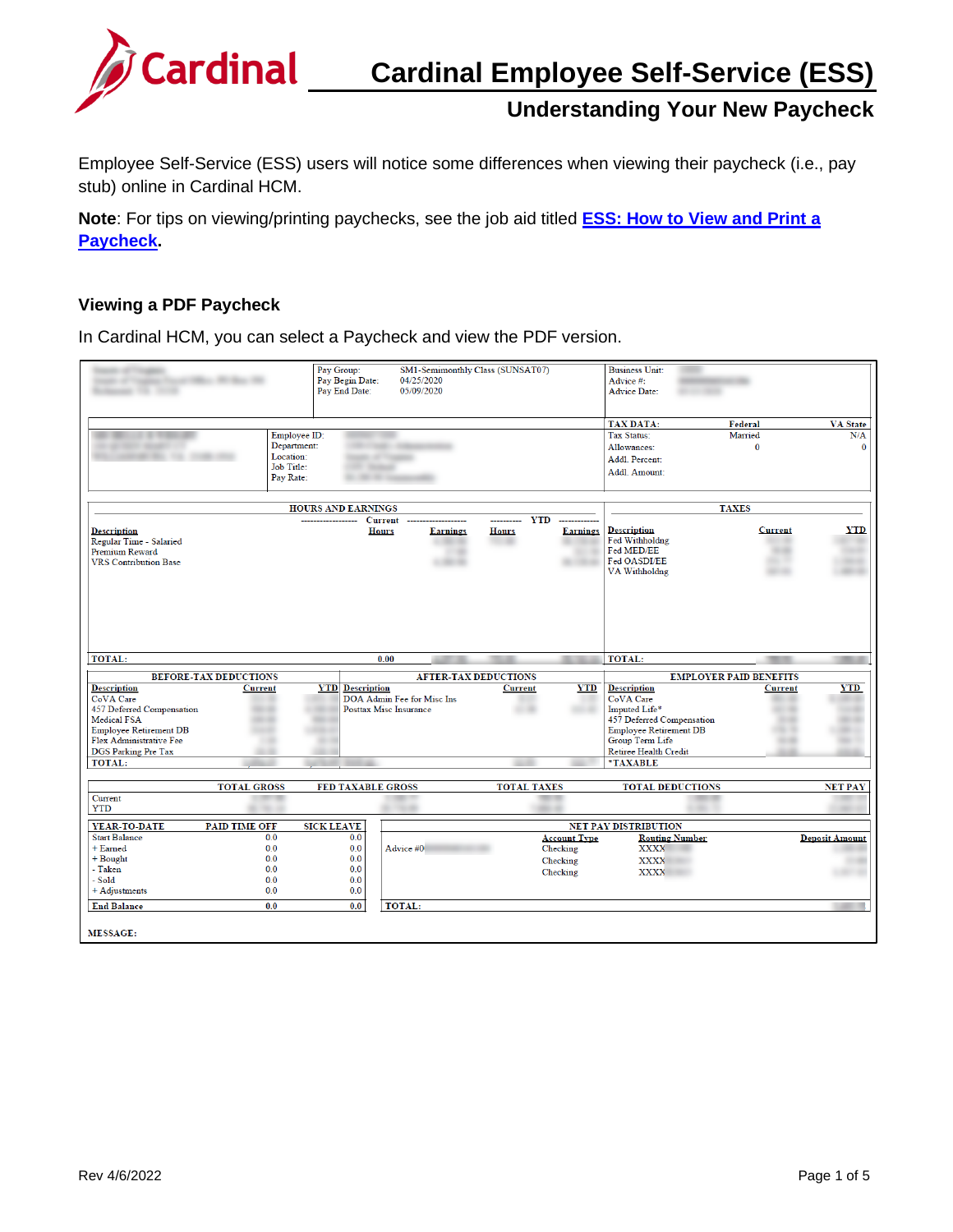

### **Understanding the Paycheck Sections**

#### **Hours and Earnings**

This section displays the earnings in the current period and the year-to-date (YTD) amounts.

The **individual earnings** on the check include a more detailed breakdown of earnings than currently shown (e.g., overtime is broken down into the separate components – Call Out Pay, On-Call Pay). Overtime amounts may vary slightly compared to CIPPS (typically +/- 5 cent variances) due to the difference in the precision of values between the two systems. Additionally, timing for the payment of overtime is different and overtime may be included a pay period earlier or later depending on FLSA period end dates. If you have questions, contact your agency's Payroll support staff.

The Premium Reward for the healthcare credit shows as an earning rather than a lower healthcare premium. Additionally, **VRS Contribution Base** shows the base salary which is used for VRS retirement calculations (this amount does not add to gross pay).

| Richmond, VA                                                                                           | Pay Group:<br>Pay Begin Date:<br>Pay End Date:                      | 04/25/2020<br>05/09/2020                              | SM1-Semimonthly Class (SUNSAT07)     |                                                 | <b>Business Unit:</b><br>Advice #:<br><b>Advice Date:</b>                           |                                |                                    |
|--------------------------------------------------------------------------------------------------------|---------------------------------------------------------------------|-------------------------------------------------------|--------------------------------------|-------------------------------------------------|-------------------------------------------------------------------------------------|--------------------------------|------------------------------------|
|                                                                                                        | Employee ID:<br>Department:<br>Location:<br>Job Title:<br>Pay Rate: |                                                       |                                      |                                                 | <b>TAX DATA:</b><br>Tax Status:<br>Allowances:<br>Addl. Percent:<br>Addl. Amount:   | Federal<br>Married<br>$\Omega$ | <b>VA State</b><br>N/A<br>$\Omega$ |
| <b>Description</b><br>Regular Time - Salaried<br><b>Premium Reward</b><br><b>VRS</b> Contribution Base | <b>HOURS AND EARNINGS</b>                                           | <b>Current</b><br><br><b>Hours</b><br><b>Earnings</b> | ----------<br><b>Hours</b><br>752.00 | <b>YTD</b><br>--------------<br><b>Earnings</b> | <b>Description</b><br>Fed Withholdng<br>Fed MED/EE<br>Fed OASDI/EE<br>VA Withholdng | <b>TAXES</b><br><b>Current</b> | <b>YTD</b>                         |
| <b>TOTAL:</b>                                                                                          |                                                                     | 0.00                                                  |                                      |                                                 | <b>TOTAL:</b>                                                                       |                                |                                    |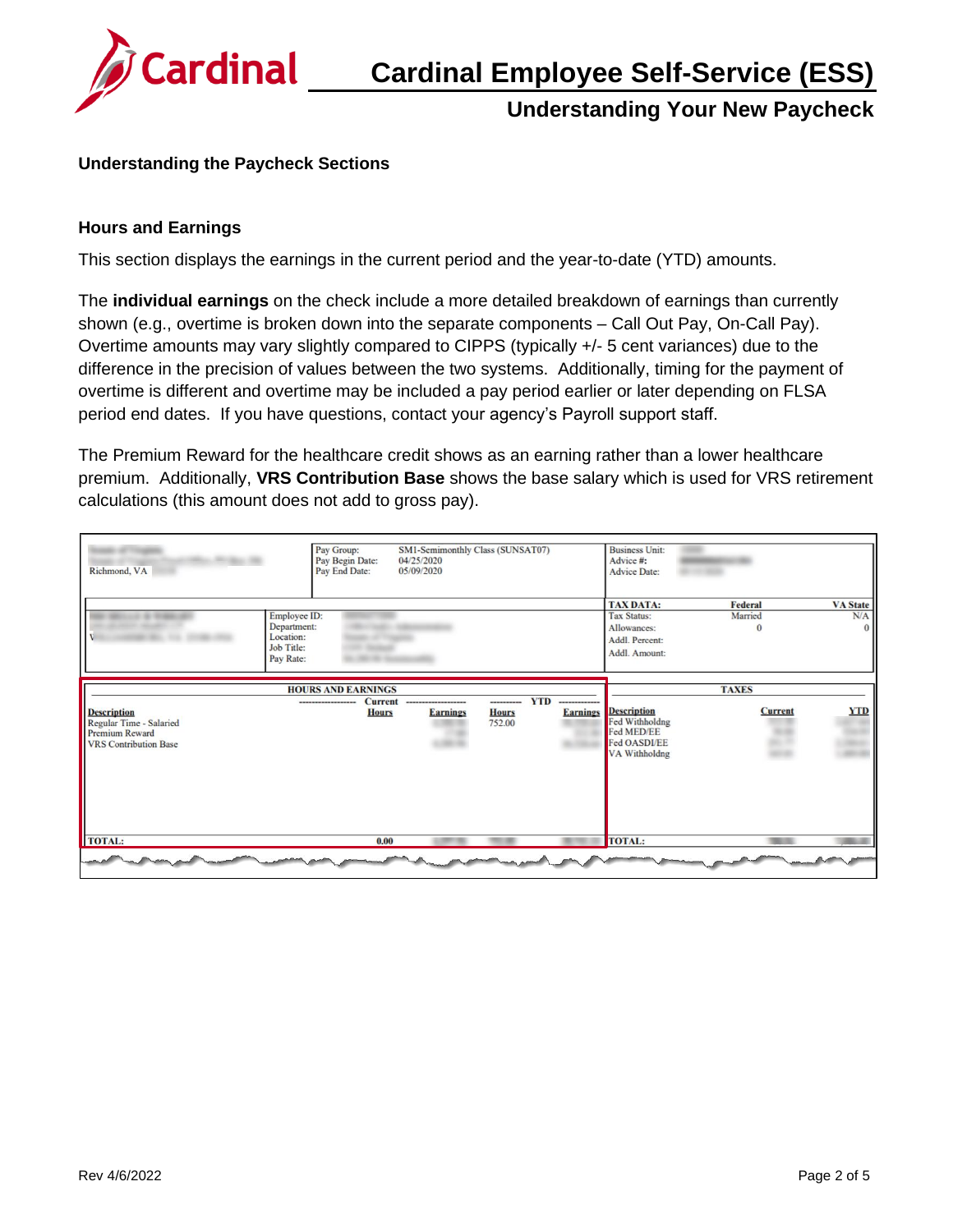

## **Taxes**

This section shows the employee paid taxes in the current period and the YTD amounts.

Maryland State and Local taxes are combined and display as Maryland State tax. All other local taxes are displayed separately.

| Micro Micropher 188<br>Richmond, VA                                                                    | Pay Group:<br>Pay Begin Date:<br>Pay End Date:  | SM1-Semimonthly Class (SUNSAT07)<br>04/25/2020<br>05/09/2020 |                           |                 | <b>Business Unit:</b><br>Advice #:<br><b>Advice Date:</b>                                |                    |                        |
|--------------------------------------------------------------------------------------------------------|-------------------------------------------------|--------------------------------------------------------------|---------------------------|-----------------|------------------------------------------------------------------------------------------|--------------------|------------------------|
| Employee ID:<br>Department:<br>Location:<br>Job Title:<br>Pay Rate:                                    |                                                 |                                                              |                           |                 | <b>TAX DATA:</b><br><b>Tax Status:</b><br>Allowances:<br>Addl. Percent:<br>Addl. Amount: | Federal<br>Married | <b>VA</b> State<br>N/A |
|                                                                                                        | <b>HOURS AND EARNINGS</b><br><b>Current</b><br> | -------------------                                          | <b>YTD</b><br>----------- | --------------  |                                                                                          | <b>TAXES</b>       |                        |
| <b>Description</b><br>Regular Time - Salaried<br><b>Premium Reward</b><br><b>VRS</b> Contribution Base | <b>Hours</b>                                    | <b>Earnings</b>                                              | <b>Hours</b><br>752.00    | <b>Earnings</b> | <b>Description</b><br>Fed Withholdng<br>Fed MED/EE<br>Fed OASDI/EE<br>VA Withholdng      | <b>Current</b>     | <b>YTD</b>             |
| <b>TOTAL:</b>                                                                                          | 0.00                                            |                                                              |                           |                 | <b>TOTAL:</b>                                                                            |                    |                        |

#### **Before-Tax Deductions**

This section shows the Before-Tax deductions in the current period and the YTD amounts.

In some instances, 457 Deferred Compensation deductions will be in both the Before-Tax and After-Tax Deduction sections, depending on the employee's situation.

|                                                                                                                                                                              | <b>BEFORE-TAX DEDUCTIONS</b> |                          | <b>AFTER-TAX DEDUCTIONS</b>                                 |                     | <b>EMPLOYER PAID BENEFITS</b> |                                                                                                                                                            |                |                       |
|------------------------------------------------------------------------------------------------------------------------------------------------------------------------------|------------------------------|--------------------------|-------------------------------------------------------------|---------------------|-------------------------------|------------------------------------------------------------------------------------------------------------------------------------------------------------|----------------|-----------------------|
| <b>Description</b><br>CoVA Care<br>457 Deferred Compensation<br><b>Medical FSA</b><br><b>Employee Retirement DB</b><br>Flex Administrative Fee<br><b>DGS Parking Pre Tax</b> | <b>Current</b>               | <b>YTD</b> Description   | DOA Admin Fee for Misc Ins<br><b>Posttax Misc Insurance</b> | <b>Current</b>      | <b>YTD</b>                    | <b>Description</b><br>CoVA Care<br>Imputed Life*<br>457 Deferred Compensation<br><b>Employee Retirement DB</b><br>Group Term Life<br>Retiree Health Credit | <b>Current</b> | <b>YTD</b>            |
| <b>TOTAL:</b>                                                                                                                                                                |                              | <b>TOTAL:</b>            |                                                             |                     |                               | <b>*TAXABLE</b>                                                                                                                                            |                |                       |
|                                                                                                                                                                              | <b>TOTAL GROSS</b>           | <b>FED TAXABLE GROSS</b> |                                                             | <b>TOTAL TAXES</b>  |                               | <b>TOTAL DEDUCTIONS</b>                                                                                                                                    |                | <b>NET PAY</b>        |
| Current<br><b>YTD</b>                                                                                                                                                        |                              |                          |                                                             |                     |                               |                                                                                                                                                            |                |                       |
| YEAR-TO-DATE                                                                                                                                                                 | <b>PAID TIME OFF</b>         | <b>SICK LEAVE</b>        |                                                             |                     |                               | <b>NET PAY DISTRIBUTION</b>                                                                                                                                |                |                       |
| <b>Start Balance</b>                                                                                                                                                         | 0.0                          | 0.0                      |                                                             | <b>Account Type</b> |                               | <b>Routing Number</b>                                                                                                                                      |                | <b>Deposit Amount</b> |
| - Earned                                                                                                                                                                     | 0.0                          | 0.0                      | Advice #00                                                  | Checking            |                               | <b>XXXX</b>                                                                                                                                                |                |                       |
| $+$ Bought                                                                                                                                                                   | 0.0                          | 0.0                      |                                                             | Checking            |                               | <b>XXXX</b>                                                                                                                                                |                |                       |
| - Taken                                                                                                                                                                      | 0.0                          | 0.0                      |                                                             | Checking            |                               | <b>XXXX</b>                                                                                                                                                |                |                       |
| <b>Sold</b>                                                                                                                                                                  | 0.0                          | 0.0                      |                                                             |                     |                               |                                                                                                                                                            |                |                       |
| $+$ Adjustments                                                                                                                                                              | 0.0                          | 0.0                      |                                                             |                     |                               |                                                                                                                                                            |                |                       |
|                                                                                                                                                                              | 0.0                          | 0.0                      | <b>TOTAL:</b>                                               |                     |                               |                                                                                                                                                            |                |                       |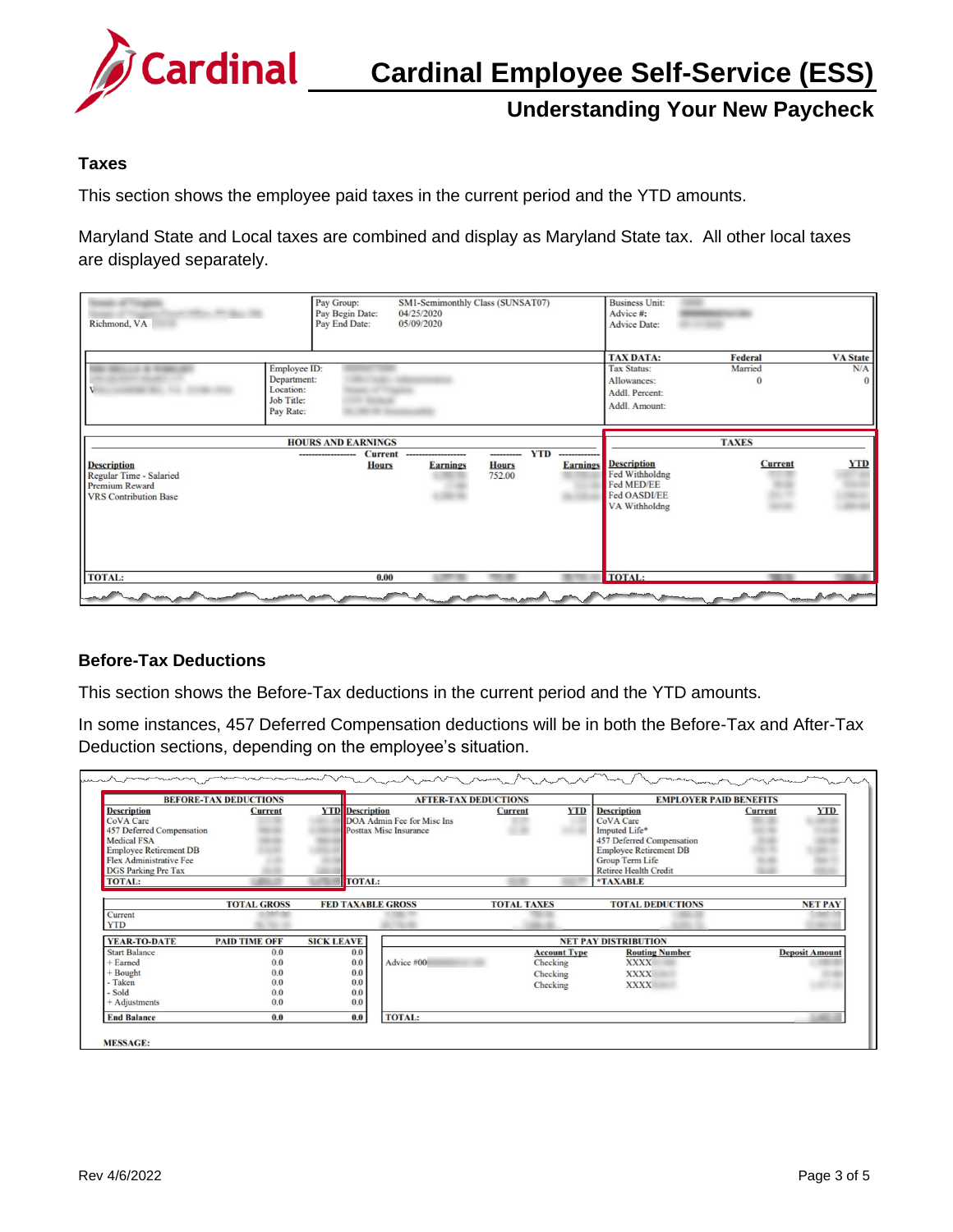

#### **After-Tax Deductions**

This section shows the After-Tax deductions in the current period and the YTD amounts.

If there is more than one court-ordered garnishment processed in a pay period, there will only be ONE deduction code (**GARN**) listed with the total of all garnishments deducted.

Garnishment fees will be applied centrally, so all policies regarding applicable fees will be enforced. Employees may see a change in the fees withheld.

|                                                                                                                                                                                     | <b>BEFORE-TAX DEDUCTIONS</b>           |                                        | <b>AFTER-TAX DEDUCTIONS</b>                                 |                                                         | <b>EMPLOYER PAID BENEFITS</b> |                                                                                                                                                                          |                |                       |
|-------------------------------------------------------------------------------------------------------------------------------------------------------------------------------------|----------------------------------------|----------------------------------------|-------------------------------------------------------------|---------------------------------------------------------|-------------------------------|--------------------------------------------------------------------------------------------------------------------------------------------------------------------------|----------------|-----------------------|
| <b>Description</b><br><b>CoVA</b> Care<br>457 Deferred Compensation<br><b>Medical FSA</b><br><b>Employee Retirement DB</b><br>Flex Administrative Fee<br><b>DGS Parking Pre Tax</b> | <b>Current</b>                         | <b>YTD</b> Description                 | DOA Admin Fee for Misc Ins<br><b>Posttax Misc Insurance</b> | <b>Current</b>                                          | <b>YTD</b>                    | <b>Description</b><br>CoVA Care<br>Imputed Life*<br>457 Deferred Compensation<br><b>Employee Retirement DB</b><br><b>Group Term Life</b><br><b>Retiree Health Credit</b> | <b>Current</b> | <b>YTD</b>            |
| <b>TOTAL:</b>                                                                                                                                                                       |                                        | <b>TOTAL:</b>                          |                                                             |                                                         |                               | <b>*TAXABLE</b>                                                                                                                                                          |                |                       |
| Current<br><b>YTD</b>                                                                                                                                                               | <b>TOTAL GROSS</b>                     | <b>FED TAXABLE GROSS</b>               |                                                             | <b>TOTAL TAXES</b>                                      |                               | <b>TOTAL DEDUCTIONS</b>                                                                                                                                                  |                | <b>NET PAY</b>        |
| <b>YEAR-TO-DATE</b>                                                                                                                                                                 | <b>PAID TIME OFF</b>                   | <b>SICK LEAVE</b>                      |                                                             |                                                         |                               | <b>NET PAY DISTRIBUTION</b>                                                                                                                                              |                |                       |
| <b>Start Balance</b><br><b>Earned</b><br>+ Bought<br>Taken<br>- Sold<br>$+$ Adjustments                                                                                             | 0.0<br>0.0<br>0.0<br>0.0<br>0.0<br>0.0 | 0.0<br>0.0<br>0.0<br>0.0<br>0.0<br>0.0 | Advice #00                                                  | <b>Account Type</b><br>Checking<br>Checking<br>Checking |                               | <b>Routing Number</b><br><b>XXXX</b><br><b>XXXX</b><br><b>XXXX</b>                                                                                                       |                | <b>Deposit Amount</b> |
| <b>End Balance</b>                                                                                                                                                                  | 0.0                                    | 0.0                                    | <b>TOTAL:</b>                                               |                                                         |                               |                                                                                                                                                                          |                |                       |

#### **Employer Paid Benefits**

This section shows Employer Paid Benefits in the current period and the YTD amounts.

The amounts displayed show the benefits paid by COVA on behalf of the employee. They do not reduce the Net Pay received by the employee.

**Imputed Life** shows as a taxable employer benefit and increases the taxable gross (it no longer appears a taxable earning but has the same impact of increasing the taxable gross).

|                                                                                                                                                                              | <b>BEFORE-TAX DEDUCTIONS</b>           |                                        | <b>AFTER-TAX DEDUCTIONS</b>                                 |                                                         | <b>EMPLOYER PAID BENEFITS</b> |                                                                                                                                                                          |                |                       |
|------------------------------------------------------------------------------------------------------------------------------------------------------------------------------|----------------------------------------|----------------------------------------|-------------------------------------------------------------|---------------------------------------------------------|-------------------------------|--------------------------------------------------------------------------------------------------------------------------------------------------------------------------|----------------|-----------------------|
| <b>Description</b><br>CoVA Care<br>457 Deferred Compensation<br><b>Medical FSA</b><br><b>Employee Retirement DB</b><br>Flex Administrative Fee<br><b>DGS</b> Parking Pre Tax | <b>Current</b>                         | <b>YTD</b> Description                 | DOA Admin Fee for Misc Ins<br><b>Posttax Misc Insurance</b> | <b>Current</b>                                          | <b>YTD</b>                    | <b>Description</b><br>CoVA Care<br>Imputed Life*<br>457 Deferred Compensation<br><b>Employee Retirement DB</b><br><b>Group Term Life</b><br><b>Retiree Health Credit</b> | <b>Current</b> | <b>YTD</b>            |
| <b>TOTAL:</b>                                                                                                                                                                |                                        |                                        | <b>TOTAL:</b>                                               |                                                         |                               | <b>*TAXABLE</b>                                                                                                                                                          |                |                       |
| Current<br><b>YTD</b>                                                                                                                                                        | <b>TOTAL GROSS</b>                     |                                        | <b>FED TAXABLE GROSS</b>                                    | <b>TOTAL TAXES</b>                                      |                               | <b>TOTAL DEDUCTIONS</b>                                                                                                                                                  |                | <b>NET PAY</b>        |
| YEAR-TO-DATE                                                                                                                                                                 | <b>PAID TIME OFF</b>                   | <b>SICK LEAVE</b>                      |                                                             |                                                         |                               | <b>NET PAY DISTRIBUTION</b>                                                                                                                                              |                |                       |
| <b>Start Balance</b><br>Earned<br>Bought<br>Taken<br>- Sold<br>$+$ Adjustments                                                                                               | 0.0<br>0.0<br>0.0<br>0.0<br>0.0<br>0.0 | 0.0<br>0.0<br>0.0<br>0.0<br>0.0<br>0.0 | Advice #00                                                  | <b>Account Type</b><br>Checking<br>Checking<br>Checking |                               | <b>Routing Number</b><br><b>XXXX</b><br><b>XXXX</b><br><b>XXXX</b>                                                                                                       |                | <b>Deposit Amount</b> |
|                                                                                                                                                                              | 0.0                                    | 0.0                                    | <b>TOTAL:</b>                                               |                                                         |                               |                                                                                                                                                                          |                |                       |